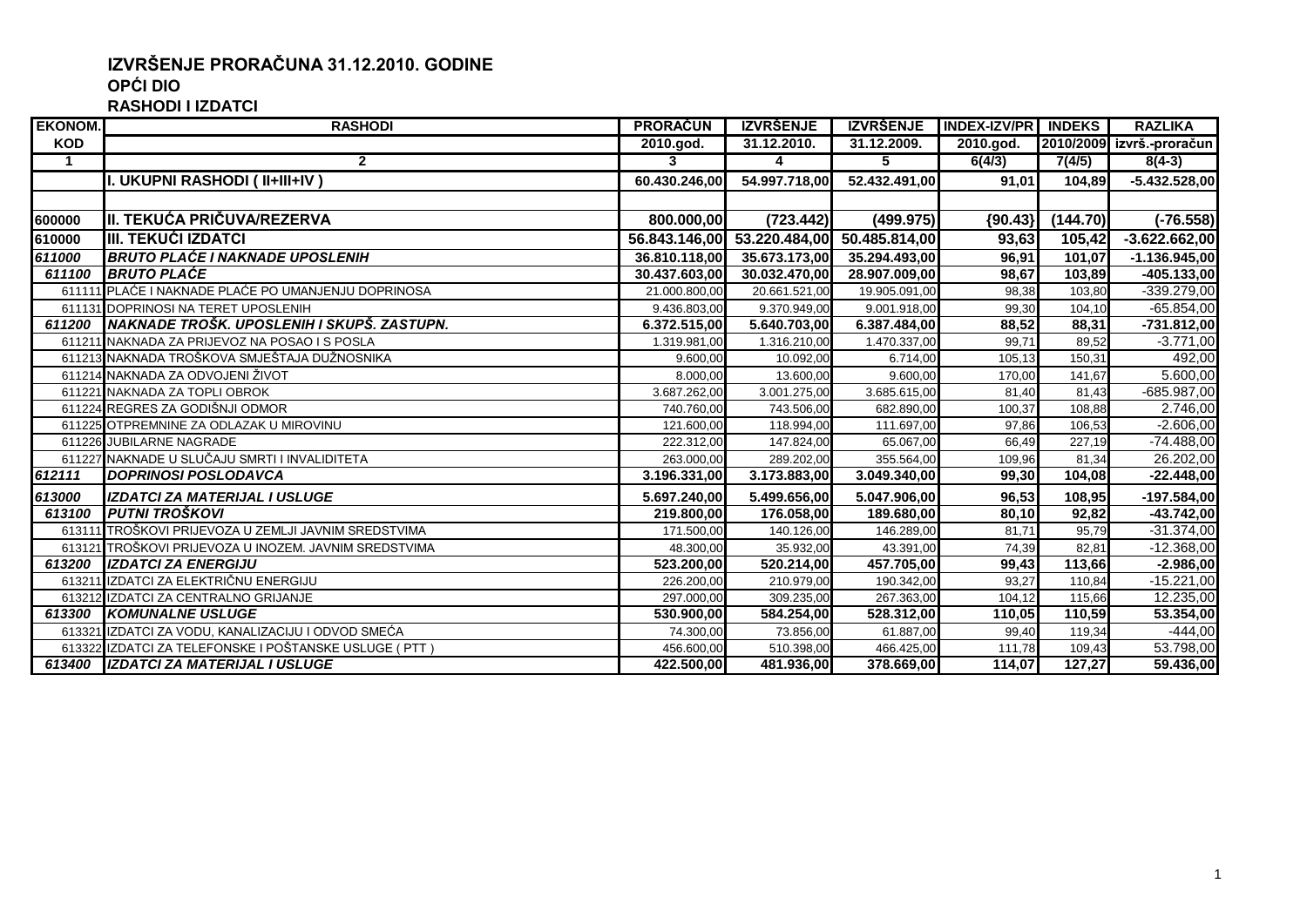| <b>EKONOM.</b> | <b>RASHODI</b>                                                                                        | <b>PRORACUN</b>              | <b>IZVRŠENJE</b>             |                              | IZVRŠENJE   INDEX-IZV/PR   INDEKS |                  | <b>RAZLIKA</b>                |
|----------------|-------------------------------------------------------------------------------------------------------|------------------------------|------------------------------|------------------------------|-----------------------------------|------------------|-------------------------------|
| KOD            |                                                                                                       | 2009.god.                    | 31.12.2010.                  | 31.12.2009.                  | 2010.god.                         |                  | 2010/2009 izvrš.-proračun     |
| $\overline{1}$ | $\overline{2}$                                                                                        | 3                            | $\overline{4}$               | $\overline{5}$               | 6(4/3)                            | 7(4/5)           | $8(4-3)$                      |
|                | 613411 IZDATCI ZA OBRASCE I PAPIR                                                                     | 243.200,00                   | 271.052,00                   | 239.182,00                   | 111,45                            | 113,32           | 27.852,00                     |
|                | 613431 IZDATCI ZA OBRAZOVNA POMAGALA                                                                  | 40.300,00                    | 18.200,00                    | 17.592,00                    | 45,16                             | 103,46           | $-22.100,00$                  |
|                | 613451 MATERIJAL ZA JAVNI RED I SIGURNOST                                                             | 20.000,00                    | 12.375,00                    | 9.104,00                     | 61,88                             | 135,93           | $-7.625,00$                   |
|                | 613481 IZDATCI ZA ODJEĆU.UNIFORME I PLATNO                                                            | 100.000.00                   | 139.616,00                   | 71.429,00                    | 139.62                            | 195.46           | 39.616,00                     |
|                | 613484 MATERIJAL ZA ČIŠĆENJE                                                                          | 19.000,00                    | 40.693,00                    | 41.362,00                    | 214,17                            | 98,38            | 21.693,00                     |
| 613500         | <b>USLUGE PRIJEVOZA I GORIVA</b>                                                                      | 368.300,00                   | 440.666,00                   | 364.334,00                   | 119,65                            | 120,95           | 72.366,00                     |
| 613600         | <b>UNAJMLJIVANJE IMOVINE I OPREME</b>                                                                 | 95.300,00                    | 87.838,00                    | 124.116,00                   | 92.17                             | 70.77            | $-7.462,00$                   |
| 613700         | <b>TEKUĆE ODRŽAVANJE</b>                                                                              | 899.300,00                   | 892.473,00                   | 666.965,00                   | 99,24                             | 133,81           | $-6.827,00$                   |
|                | 613711 MATERIJAL ZA OPRAVKU I ODRŽAVANJE ZGRADA                                                       | 249.300,00                   | 286.954,00                   | 251.479,00                   | 115,10                            | 114,11           | 37.654,00                     |
|                | 613724 USLUGE OPRAVKI I ODRŽAVANJA CESTA, ŽELJZ. I MOSTOVA                                            | 650.000,00                   | 605.519,00                   | 415.486,00                   | 93,16                             | 145,74           | $-44.481,00$                  |
| 613800         | IZDATCI ZA OSIGURANJE I BANKARSKE USLUGE<br>UGOVORENE USLUGE, INFORMIRANJE, REPREZENT. VANJ.SURADNJA, | 149.005,00                   | 127.833,00                   | 119.241,00                   | 85.79                             | 107,21           | $-21.172,00$                  |
| 613900         | <b>HONORAR I POREZI</b>                                                                               | 2.488.935,00                 | 2.188.384,00                 | 2.218.884,00                 | 87,92                             | 98,63            | $-300.551,00$                 |
|                | 613911 USLUGE MEDIJA                                                                                  | 74.900.00                    | 59.498.00                    | 91.243.00                    | 79.44                             | 153,35           | $-15.402,00$                  |
|                | 613914 USLUGE REPREZENTACIJE                                                                          | 90.900,00                    | 115.404,00                   | 98.023,00                    | 126,96                            | 117,73           | 24.504,00                     |
|                | 613922 USLUGE STRUČNOG OBRAZOVANJA                                                                    | 69.350,00                    | 52.573,00                    | 14.406,00                    | 75.81                             | 364,94           | $-16.777,00$                  |
|                | 613937 TROŠKOVI ZA VJEŠTAKA                                                                           | 260.000,00                   | 101.085,00                   | 70.919,00                    | 38,88                             | 142,54           | $-158.915,00$                 |
|                | 613938 TROŠKOVI ODVJ. U PREDMETIMA OBV. OBRANE                                                        | 85.000,00                    | 96.785,00                    | 164.780,00                   | 113,86                            | 58,74            | 11.785,00                     |
|                | 613941 USLUGE PRIMARNE ZDRAVSTVENE ZAŠTITE                                                            | 10.000,00                    | 3.853,00                     | 1.464,00                     | 38,53                             | 263,18           | $-6.147,00$                   |
|                | 613971 IZDACI ZA USLUGE PO OSNOVU UGOVORA O DJELU                                                     | 0,00                         |                              | 0,00                         |                                   |                  | 0,00                          |
|                | 613972 IZDATCI ZA USL. PO OSNOVU UG. ZA PRIV. I POVR. POS.                                            | 758.187,00                   | 773.031,00                   | 835.924,00                   | 101,96                            | 92.48            | 14.844,00                     |
|                | 613974 IZDACI ZA RAD POVJERENSTAVA/KOMISIJA                                                           | 311.739,00                   | 217.526,00                   | 245.979,00                   | 69,78                             | 88,43            | $-94.213,00$                  |
|                | 613975 IZDACI ZA NAKNADE SKUPŠTINSKIH ZASTUPNIKA                                                      | 230.000,00                   | 219.469,00                   | 194.397,00                   | 95.42                             | 112,90           | $-10.531,00$                  |
|                | POSEBNA NAKNADA NA DOHODAK ZA ZAŠTITU OD                                                              |                              |                              |                              |                                   |                  |                               |
|                | 613983 PRIRODNIH I DRUGIH NESREĆA                                                                     | 105.001,00                   | 101.862,00                   | 105.443,00                   | 97,01                             | 96,60            | $-3.139,00$                   |
|                | 613982 IZDATCI ZA POREZE PO OSNOVU UG. ZA PRIV. I POVR.P                                              | 317.298,00                   | 251.228,00                   | 258.593,00                   | 79,18                             | 97,15            | $-66.070,00$                  |
|                | 613991 OSTALE NESPOMENUTE USLUGE I DAŽBINE                                                            | 176.560,00                   | 196.070,00                   | 137.713,00                   | 111,05                            | 142,38           | 19.510,00                     |
| 614000         | <b>TEKUĆI PRIJENOSI/POTPORE</b><br><b>POTPORE DRUGIM RAZINAMA VLASTI</b>                              | 9.608.477,00<br>2.508.000,00 | 8.000.955,00<br>3.020.323,00 | 6.253.317,00<br>1.436.273,00 | 83,27<br>120.43                   | 127,95<br>210.29 | $-1.607.522,00$<br>512.323,00 |
| 614100         | 614112 POTPORE FEDERACIJI-DEMINERI                                                                    |                              | 48.510,00                    | 0.00                         |                                   |                  | 48.510,00                     |
|                | 614116 POTPORE OPĆINAMA                                                                               | 0,00<br>700.000,00           | 1.013.034,00                 | 352.385,00                   | 144,72                            | 287,48           | 313.034,00                    |
|                | 614118 POT. ZA VIS.ŠKOLSTVO, ZAVOD ZA ŠKOLSTVO I STUD. DOM.                                           | 600.000,00                   | 575.000,00                   | 240.000,00                   | 95.83                             | 239.58           | $-25.000,00$                  |
|                | 614121 POTPORE ZA KULTURU                                                                             | 220.000,00                   | 338.098,00                   | 255.680,00                   | 153,68                            | 132,23           | 118.098,00                    |
|                | 614122 POTPORE ZA ŠPORT                                                                               | 184.000,00                   | 146.150,00                   | 117.614,00                   | 79,43                             | 124,26           | $-37.850,00$                  |
|                | 614123 POTPORE ZA ZDRAVSTVENE INSTITUCIJE                                                             | 700.000,00                   | 874.323,00                   | 345.804,00                   | 124,90                            | 252,84           | 174.323,00                    |
|                | 614123 POTPORE ZA ZDRAVSTVENE INSTITUCIJE-PARTICIPACIJA                                               | 0.00                         |                              | 0.00                         |                                   |                  | 0,00                          |
|                | 614129 OSTALE POTPORE                                                                                 | 104.000,00                   | 25.208,00                    | 124.790,00                   | 24,24                             | 20,20            | $-78.792,00$                  |
|                | 614130 INSTITUT ZA MEDICINSKO VJEŠTAČENJE                                                             | 0.00                         |                              | 0.00                         |                                   |                  | 0.00                          |
|                | 614200 POTPORE POJEDINCIMA                                                                            | 3.653.358,00                 | 2.619.497,00                 | 1.847.511,00                 | 71,70                             | 141,79           | $-1.033.861,00$               |
|                | 614221 POMOĆ ZA UPOŠLJAVANJE PRIPRAVNIKA                                                              | 1.100.000,00                 |                              | 0,00                         | 0,00                              |                  | $-1.100.000,00$               |
|                | 614222 NOVČANA POMOĆ INVALIDNIM LICIMA                                                                | 0,00                         |                              | 0,00                         |                                   |                  | 0,00                          |
|                | 614223 NOVČANE NAKNADE NEZAPOSLENIMA                                                                  | 0,00                         |                              | 0,00                         |                                   |                  | 0,00                          |
|                | 614229 INVALIDI RADA                                                                                  | 30.000,00                    | 27.880,00                    |                              |                                   |                  | $-2.120,00$                   |
|                | 614229 OSTALE ISPLATE POJEDINCIMA-PORODILJNI DOPUST                                                   | 310.000,00                   | 381.939,00                   | 332.752,00                   | 123,21                            | 114,78           | 71.939,00                     |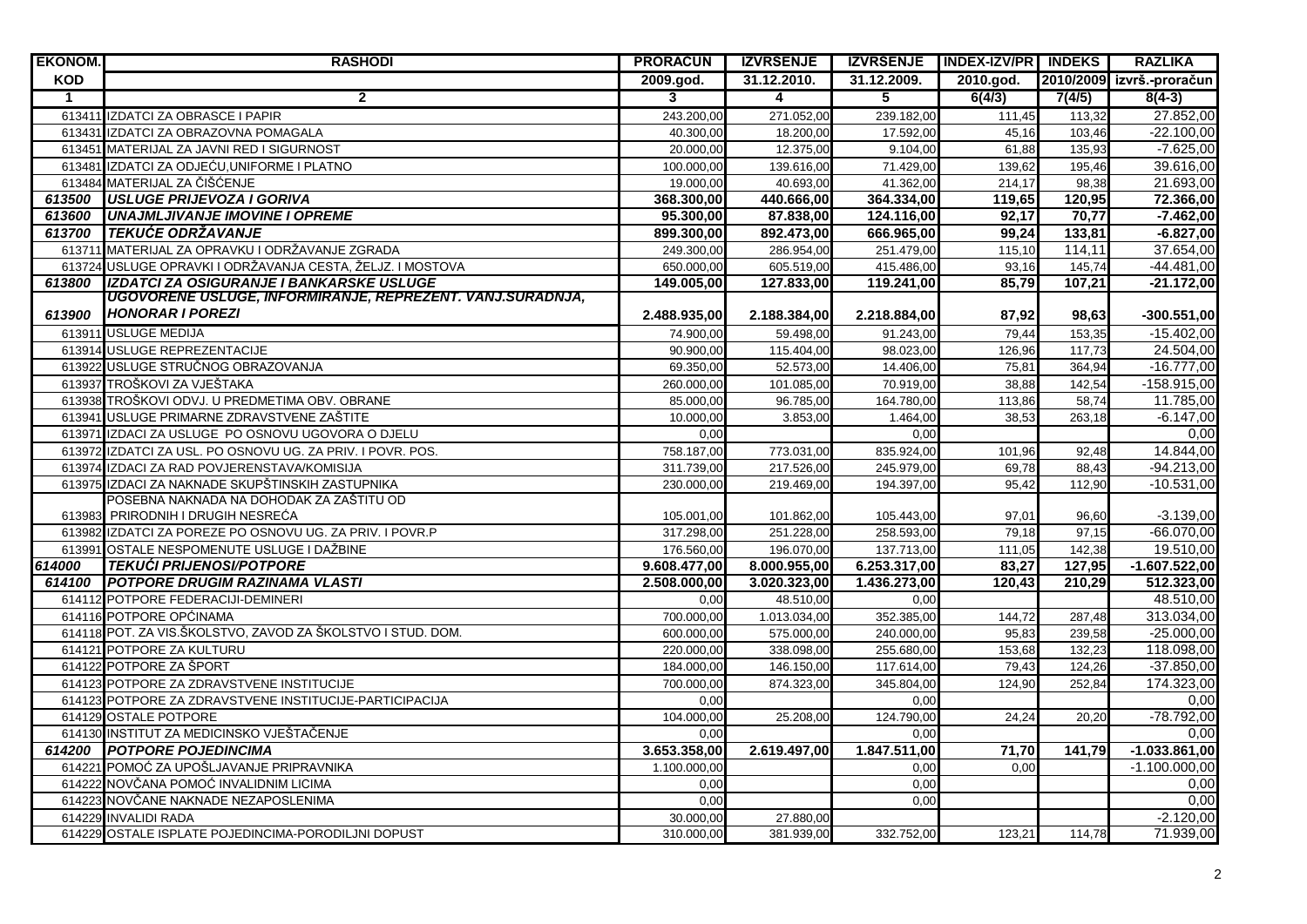| <b>EKONOM.</b> | <b>RASHODI</b>                                                                      | <b>PRORAČUN</b>         | <b>IZVRŠENJE</b> |              | IZVRŠENJE INDEX-IZV/PR INDEKS |        | <b>RAZLIKA</b>            |
|----------------|-------------------------------------------------------------------------------------|-------------------------|------------------|--------------|-------------------------------|--------|---------------------------|
| <b>KOD</b>     |                                                                                     | 2009. god.              | 31.12.2010.      | 31.12.2009.  | 2010.god.                     |        | 2010/2009 izvrš.-proračun |
| $\mathbf{1}$   | $\overline{2}$                                                                      | $\overline{\mathbf{3}}$ | $\overline{4}$   | 5            | 6(4/3)                        | 7(4/5) | $8(4-3)$                  |
|                | 614231 BENEFICIJE ZA SOCIJALNU ZAŠTITU                                              | 1.276.638,00            | 1.256.468,00     | 873.907,00   | 98.42                         | 143,78 | $-20.170,00$              |
|                |                                                                                     |                         |                  |              |                               |        |                           |
|                | 614232 IZDACI ZA VOJNE INVALIDE, RANJENE BRANITELJE I OBITELJI POGINULIH BRANITELJA | 400.000,00              | 208.025,00       | 188.436,00   | 52,01                         | 110,40 | $-191.975,00$             |
|                | 614233 IZDACI ZA RASELJENE OSOBE                                                    | 100.000.00              | 200.640,00       | 145.903,00   | 200,64                        | 137,52 | 100.640,00                |
|                | 614234 ISPLATE STIPENDIJA                                                           | 50.000,00               | 36.250,00        | 47.000,00    | 72.50                         | 77.13  | $-13.750,00$              |
|                | 614234 CIVILNE ŽRTVE RATA                                                           | 380.000,00              | 398.278,00       | 217.878,00   | 104,81                        | 182,80 | 18.278,00                 |
|                | 614239 OSTALE POTPORE POJEDINCIMA                                                   | 6.720,00                | 110.017,00       | 41.635,00    | 1.637,16                      | 264,24 | 103.297,00                |
| 614300         | <b>POTPORE NEPROFITNIM ORGANIZACIJAMA</b>                                           | 403.000,00              | 574.715,00       | 412.960,00   | 142,61                        | 139,17 | 171.715,00                |
|                |                                                                                     |                         |                  |              |                               |        |                           |
|                | 614311 POTPORE NEPROFITNIM ORGANIZACIJAMA - AGENCIJA ZA PRIVATIZACIJU               | 130.000,00              | 308.823,00       | 142.825,00   | 237,56                        | 216,22 | 178.823,00                |
|                | 614323 POTPORE ZA PARLAMENTARNE POLITIČKE STRANKE                                   | 108.000,00              | 108.000,00       | 108.000,00   | 100,00                        | 100,00 | 0,00                      |
|                | 614324 TRANSFER UDRUGAMA GRAĐANA                                                    | 165.000,00              | 157.892,00       | 162.135,00   | 95,69                         | 97,38  | $-7.108,00$               |
| 614400         | <b>SUBVENCIJE JAVNIM PODUZECIMA</b>                                                 | 1.400.000,00            | 1.294.272,00     | 1.043.948,00 | 92,45                         | 123,98 | $-105.728,00$             |
| 614411         | SUBVENCIJE JAVNIM PODUZEĆIMA                                                        | 0,00                    |                  | 0,00         |                               |        | 0,00                      |
|                | POTICAJ INDUSTRIJSKOJ PROIZVODNJI. OBRTNIŠTVU. MALOM I SREDNJEM                     |                         |                  |              |                               |        |                           |
|                | 614413 PODUZETNIŠTVU                                                                | 100.000,00              | 46.735,00        | 134.566,00   | 46,74                         | 34,73  | $-53.265,00$              |
|                | 614414 POTICAJ POLJOPRIVREDNOJ PROIZVODNJI                                          | 1.000.000,00            | 1.169.350,00     | 750.550,00   | 116,94                        | 155,80 | 169.350,00                |
|                | 614417 SUBVENCIJE ZA VETERINARSTVO                                                  | 300.000,00              | 78.187,00        | 158.832,00   | 26,06                         | 49.23  | $-221.813,00$             |
| 614800         | <b>OSTALE POTPORE - POVRAT I DRUGO</b>                                              | 1.644.119,00            | 492.148,00       | 1.512.625,00 | 29,93                         | 32,54  | $-1.151.971,00$           |
| 614811         | NAKNADA ZA POVRAT VIŠE NAPLAĆENIH SREDSTAVA                                         | 744.119,00              | 90.191,00        | 617.821,00   | 12,12                         | 14,60  | -653.928,00               |
| 614814         | IZVRŠENJE SUDSKIH PRESUDA                                                           | 900.000,00              | 401.957,00       | 894.804,00   | 44,66                         | 44,92  | -498.043,00               |
| 615000         | <b>KAPITALNI PRIJENOSI</b>                                                          | 1.390.000,00            | 724.219,00       | 758.092,00   | 52,10                         | 95,53  | $-665.781,00$             |
| 615100         | KAPITALNE POTPORE DRUGIM RAZINAMA VLASTI                                            | 390.000.00              | 326.465,00       | 113.277,00   | 83.71                         | 288,20 | $-63.535,00$              |
|                | 615110 KAPITALNE POTPORE DRUGIM RAZINAMA VLASTI                                     | 90.000,00               | 5.563,00         | 0,00         | 6,18                          |        | $-84.437,00$              |
|                | 615116 KAPITALNE POTPORE OPĆINAMA                                                   | 300.000,00              | 320.902,00       | 113.277,00   | 106,97                        | 283,29 | 20.902,00                 |
|                |                                                                                     |                         |                  |              |                               |        |                           |
| 615200         | <b>KAPITALNE POTPORE POJEDINCIMA I NEPROFITNIM ORGANIZACIJAMA</b>                   | 1.000.000,00            | 397.754,00       | 644.815,00   | 39,78                         | 61,68  | $-602.246,00$             |
| 615211         | KAPITALNE POTPORE POJEDINCIMA                                                       | 1.000.000,00            | 397.754,00       | 644.815,00   | 39,78                         | 61.68  | $-602.246,00$             |
| 616000         | IZDATCI ZA KAMATE I OSTALE NAKNADE                                                  | 140.980,00              | 148.598,00       | 82.666,00    | 105,40                        | 55,63  | 7.618,00                  |
| 616111         | KAMATE NA POZAJMICE OD MULTILAT. INSTITUCIJA                                        | 86.500,00               | 104.613,00       | 23.709,00    | 120,94                        | 441,24 | 18.113,00                 |
| 616331         | KAMATE NA POZAJMICE OD DOMAĆIH FIN. INSTITUCIJA                                     | 54.480,00               | 43.985,00        | 58.957,00    | 80,74                         | 74,61  | $-10.495,00$              |
| 820000         | <b>IV. KAPITALNI IZDATCI</b>                                                        | 2.787.100,00            | 1.777.234,00     | 1.946.677,00 | 63,77                         | 91,30  | $-1.009.866,00$           |
| 821200         | <b>NABAVA GRAĐEVINA</b>                                                             | 410.000,00              | 325.114,00       | 0,00         | 79,30                         |        | $-84.886,00$              |
| 821100         | NABAVA ZEMLJIŠTA                                                                    | 10.000,00               | 0,00             |              | 0,00                          |        | $-10.000,00$              |
|                | 821211 NABAVA ZGRADA                                                                | 400.000,00              | 325.114,00       | 0,00         | 81,28                         |        | $-74.886,00$              |
|                | 821300 NABAVA OPREME                                                                | 755.700,00              | 328.611,00       | 407.319,00   | 43,48                         | 80.68  | $-427.089,00$             |